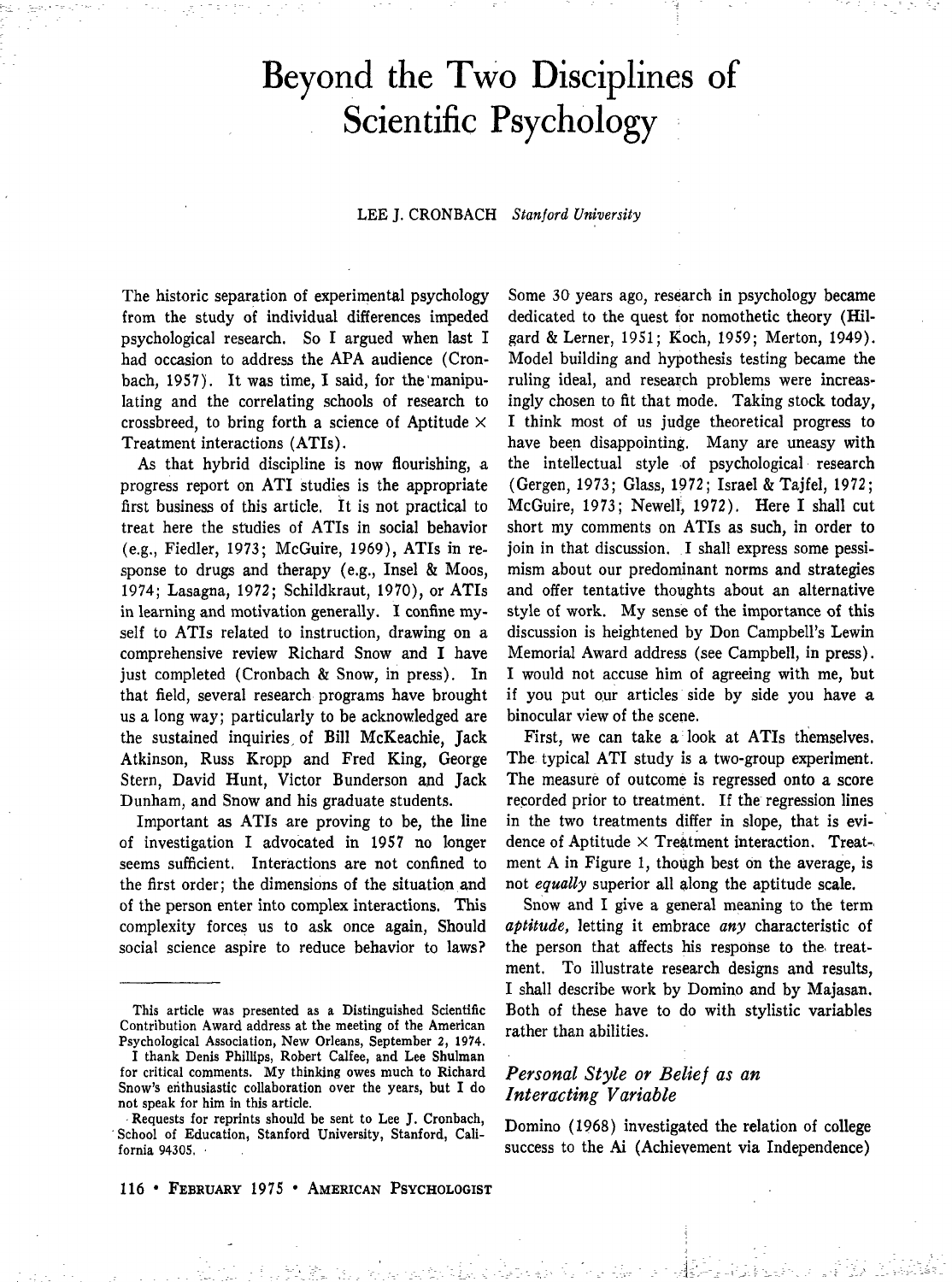and Ac (Achievement via Conformance) scores of Cough's California Personality Inventory. A student scores high on Ai if he says, in effect, "I do good work when I can set tasks for myself." Domino anticipated that instructors who dominated the class—who pressed for conformity—would get poorer results from high-Ai students than instructors who pressed for independent work. A naturalistic review of student grades confirmed this. And it confirmed the reverse relation for high-Ac students, the ones who say "I do well in meeting requirements others set for me." Domino (1971) added to the evidence with a manipulative experiment. He assembled four classes, filling two with High Ai's and two with High Ac's. The same instructor taught introductory psychology to all four sections, pressing for conformity in two and for independence in the other two. Outcomes were indeed better when the student's style of learning matched the instructor's press (Table 1). All but one of Domino's dependent variables showed the ATI he had predicted. (The exceptional variable was a measure of originality. On this, the independent students had an advantage no matter how the class was operated.) Others have found rather similar results (Dowaliby & Schumer, 1973; Mc-Keachie, Isaacson, & Milholland, 1964, Sec. VI-A-3). And, according to a personal communication, Goldberg's (1972) large experiment turned up such an interaction in only one of two courses.

A quite different hunch about instructor-student match was pursued by Majasan (1972). He suspected that an instructor communicates better to students whose beliefs on key matters concur with his. In introductory psychology, beliefs about the intellectual character of psychology would be pertinent. Majasan developed a short bipolar scale, each item offering a "behavioristic" (B) and a





Figure 1. Regressions within two treatments.

"humanistic" (H) alternative. For example:

- The central focus of the study of human behavior should be:
	- (a) the specific principles that apply to unique individuals. (H)
	- (b) the general principles that apply to all individuals. (B)
- (a) People's observable actions capable of objective interpretation should be the primary concern of psychology. (B)
- (b) Psychologists should be primarily concerned with the subjective experiences underlying people's actions. (H)

The instructor and the students filled out the scale at the start of the course. Majasan predicted that students who responded much like the instructor would do best. The criterion was the student's total score over all the course examinations; these examinations were usually assembled from multiple-choice items provided by the textbook publisher.

#### TABLE 1

*Outcomes of a Psychology Course under Four Combinations of Personality and Treatment*

| Student pattern               | Instructor press | Mean outcome (rescaled) <sup>8</sup> |              |                           |                         |
|-------------------------------|------------------|--------------------------------------|--------------|---------------------------|-------------------------|
|                               |                  | Exam                                 | Course grade | Originality of<br>thought | Student<br>satisfaction |
| Independent (High Ai, Low Ac) | Independence     | 98                                   | 100          | 99                        | 100                     |
|                               | Conformity       | 87                                   | 83           | 100                       | 88                      |
| Conforming (Low Ai, High Ac)  | Independence     | 78                                   | 66           | 65                        | 82                      |
|                               | Conformity       | 100                                  | 89           | 59                        | 94                      |

Note. Data are from Domino (1971).<br>" The value of 100 was assigned to the average score of the highest ranking group, and other averages were scaled proportionately. Here, Exam<br>combines a factual multiple-choice test and a **faction measures have been pooled.**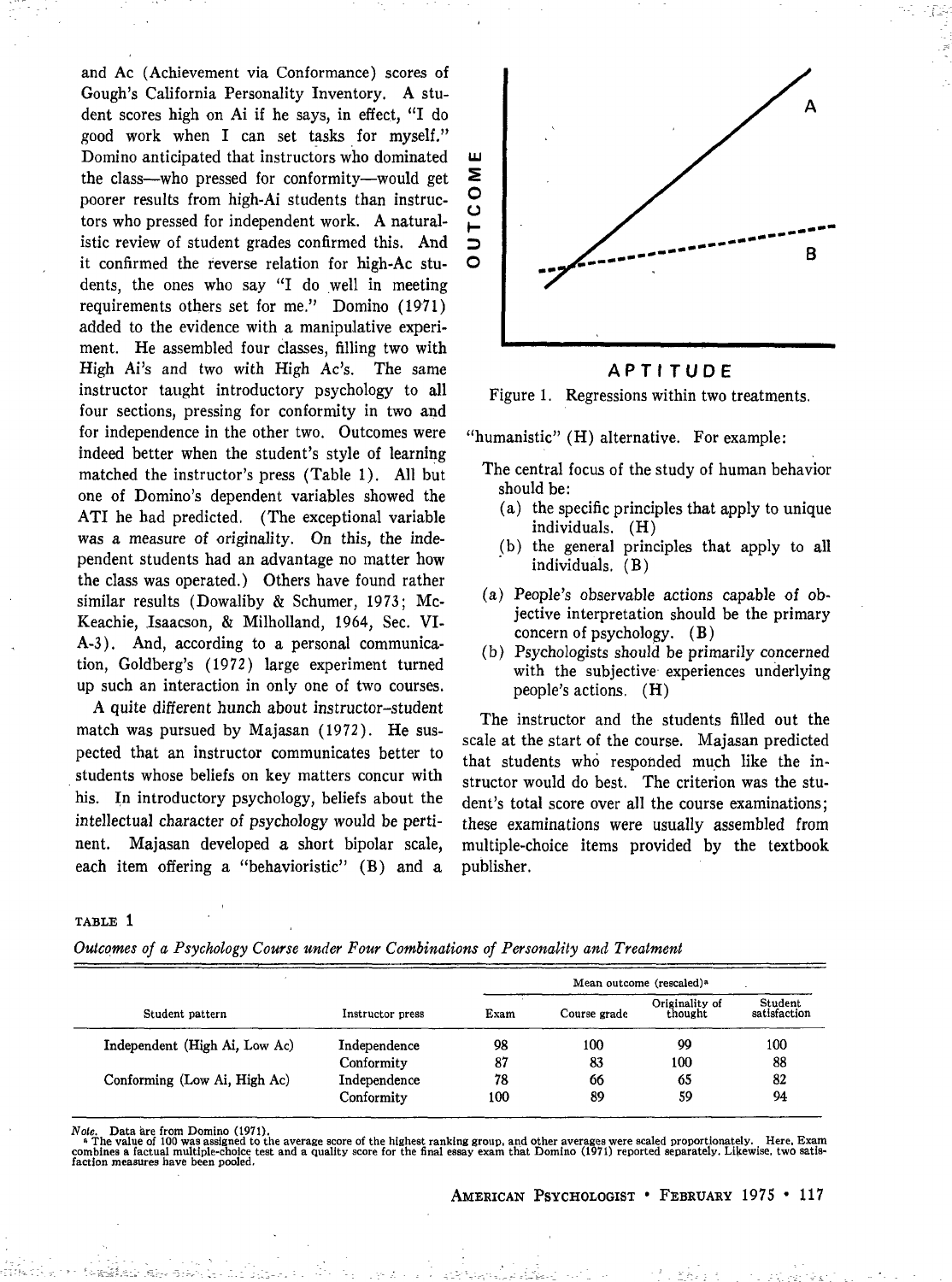

**STUDENT SCORE ON BELIEF QUESTIONAIRE**

Figure 2. Outcome in a psychology class as a function of the student's belief (after Majasan, 1972).

In Figure 2 we see results on one class. Instructor 4 held intermediate views. Hence Majasan expected peak achievement from middle-of-thescale students, and that is what he found. The interaction hypothesis is that the arch will shift to the left with a humanistic instructor, to the right with a behaviorist. Examining data from 12 classes in various colleges, Majasan found the trend he had predicted in 11 of the classes. The regression lines in Figure 3 are representative. (The one exception, which is not shown here, was a class in which no examinations were given. The only available criterion, the grade on an independent project, had no relation to the predictors.)

## *Some Broad Conclusions about ATI*

Let me turn next to some synoptic statements about ATI findings. It is not possible to qualify these statements adequately, nor to describe the strength of the evidence.

Quite a lot of work shows student personality interacting with teacher press (see Cronbach & Snow, in press, chaps. 12-13). Thelen (1967) established that the traits that make a high school student "teachable" vary idiosyncratically from teacher to teacher. McKeachie and his colleagues (Mc-Keachie, Isaacson, & Milholland, 1964; McKeachie, Milholland, Mann, & Isaacson, 1968) found many interactive relations between instructor character-





118 • FEBRUARY 1975 • AMERICAN PSYCHOLOGIST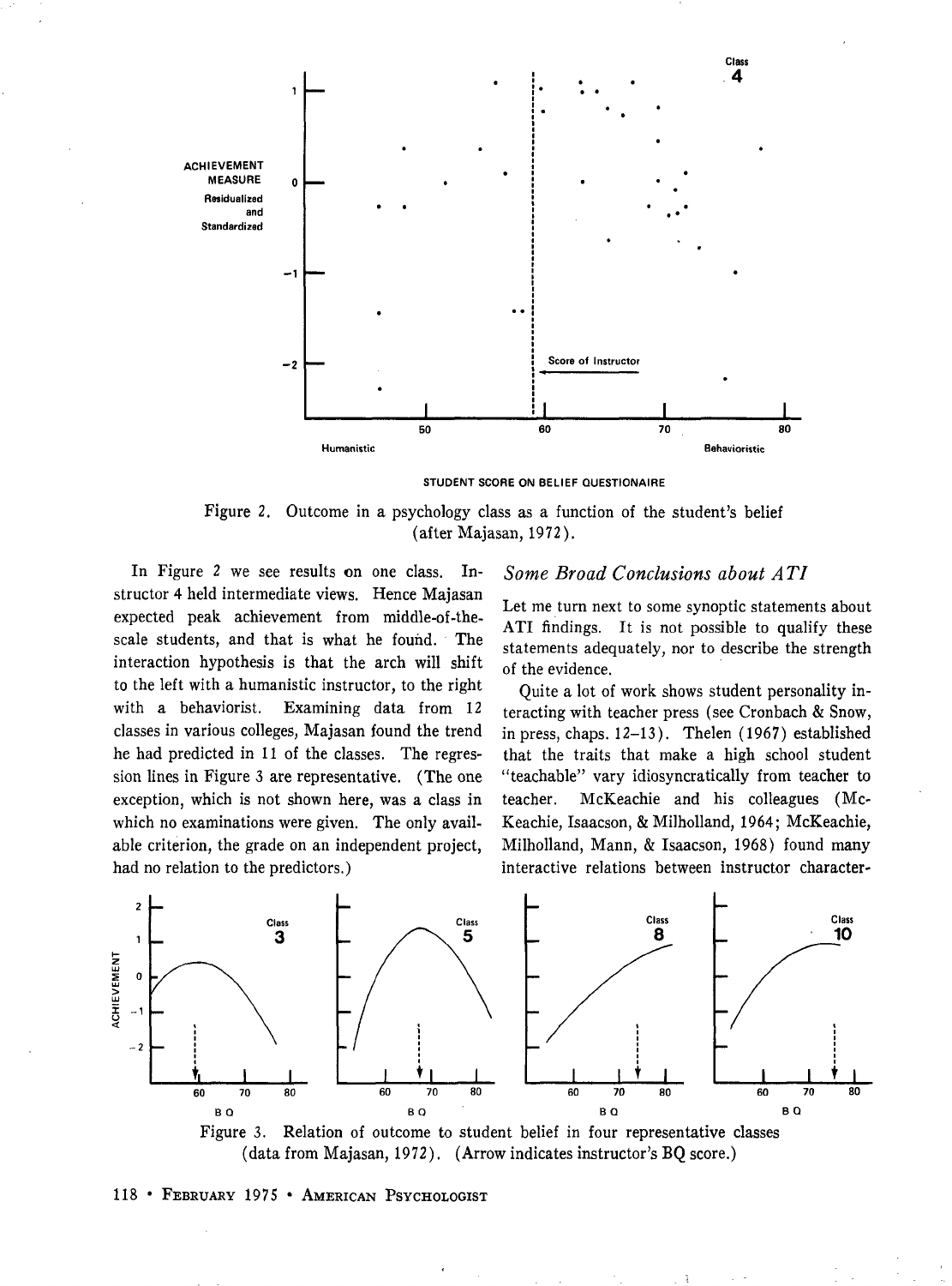istics and the college student's need for power, need for affiliation, etc. But results were strangely inconsistent from year to year and from course to course. Some effects were significantly moderated by sex or ability of the student. Insofar as a generalization can be glimpsed through the tangle of evidence, it is this: The constructively motivated student (who seeks challenges and takes responsibility) is at his best when an instructor challenges him and then leaves him to pursue his own thoughts and projects. In contrast, the defensive student tends to profit when the instructor lays out the work in detail.

As for abilities, the interactions did not turn out as we had anticipated. If we are to have warrant for instructing some students one way and some another, regression slopes *must* differ from treatment to treatment. When Goldine Gleser and I first came to realize this, we forecast that traditional scholastic aptitude would not be a source of interactions (Cronbach & Gleser, 1957, pp. 125- 127). Just because it is general, we expected it to have the same predictive validity for almost any kind of instruction. Only specialized aptitude measures could be expected to forecast differential success, we thought.

The special-ability hypothesis got off on the wrong foot. Between 1960 and 1970, many of us searched fruitlessly for interactions of abilities in the Thurstone or Guilford systems. One hypothesis Snow and I pursued ran like this: "High spatial ability makes for success when the instruction uses diagrams as much as possible, and minimizes words." No interaction of this sort was found, in our shop (Markle, 1968) or elsewhere. With hindsight, we can see that the low-spatial student ought to profit from diagrams if they display relations that the high-spatial student can visualize without help. Conversely, the diagrams can put the high-spatial student ahead when the instructional diagram is complex and has to be transformed mentally to be understood. This more closely reasoned hypothesis has not been tested. We expect a close scrutiny of cognitive processes to be a profitable next phase of work on ATIs.

Contrary to our original view, conventional tests of mental ability or level of educational development do interact. They predict how much is learned from most instruction of fixed duration; but whether the regression slope is steep or shallow

depends on the instructional procedure (Cronbach & Snow, in press, chaps. 5-11). One way to reduce the effect of general ability is to bring in pictures or diagrams. Another is to make lessons more didactic, less inductive. On the whole, the regression of outcome onto general ability tends to be relatively steep when the instruction requires the learner to actively transform information, and it tends to be shallow when the demands are less. But the generalization is weak, with many studies running counter to the trend.

# *Inconsistencies as Higher Order Interactions*

In attempting to generalize from the literature, Snow and I have been thwarted by the inconsistent findings coming from roughly similar inquiries. Successive studies employing the same treatment variable find different outcome-on-aptitude slopes. Some fraction of this inconsistency arises from statistical sampling error, but the remainder is evidence of unidentified interactions (McGuire, 1968).

When ATIs are present, a general statement about a treatment effect is misleading because the effect will come or go depending on the kind of person treated. When ATIs are present, a generalization about aptitude is an uncertain basis for prediction because the regression slope will depend on the treatment chosen. Having said this much in 1957, I was shortsighted not to apply the same argument to interaction effects themselves. An ATI result can be taken as a general conclusion only if it is not in turn moderated by further variables. If Aptitude  $\times$  Treatment  $\times$  Sex interact, for example, then the Aptitude  $\times$  Treatment effect does not tell the story. Once we attend to interactions, we enter a hall of mirrors that extends to infinity. However far we carry our analysis—to third order or fifth order or any other—untested interactions of a still higher order can be envisioned.

When I say something like that, some colleague is likely to reply: "In my experience, interaction effects are not large." To check that out, let us look at the magnitude of various effects in one ecology. The last four volumes of the *Journal of Personality and Social Psychology* contain 17 studies with the same design:  $A \times B \times C$ , persons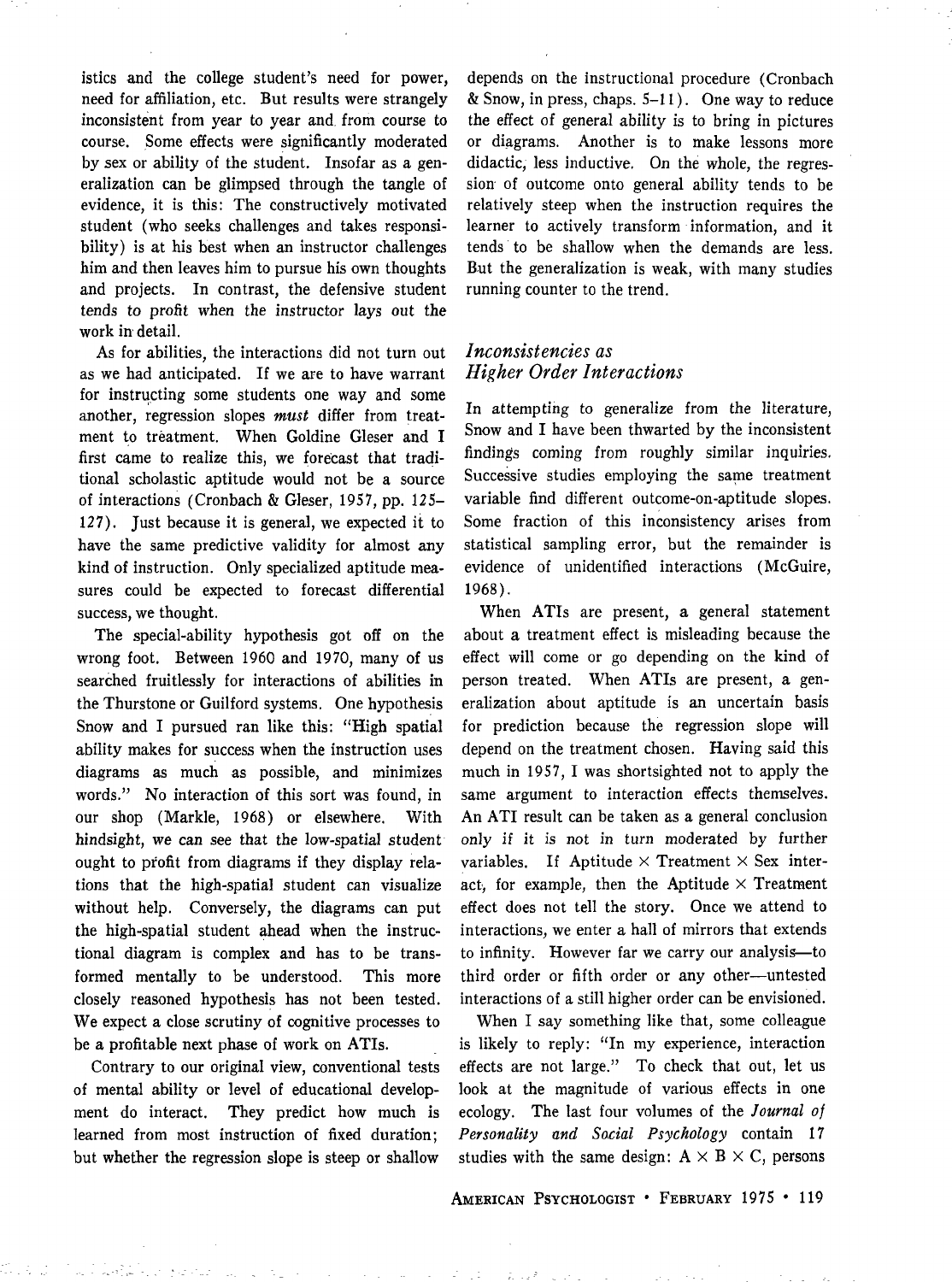| Standardized<br>estimate of<br>variance component | Cumulative percentage of components |                |           |                    |              |  |  |
|---------------------------------------------------|-------------------------------------|----------------|-----------|--------------------|--------------|--|--|
|                                                   | Main effect                         |                |           | Interaction effect |              |  |  |
|                                                   | Largest                             | Second largest | Smallest  | First order        | Second order |  |  |
| $2.00 - 4.00$                                     | 12(7)                               |                |           |                    |              |  |  |
| $1.00 - 1.99$                                     | 29(20)                              |                |           |                    |              |  |  |
| $.50 - .99$                                       | 47 (33)                             | - 7)<br>6 (    |           | 19(26)             | 12(22)       |  |  |
| $.30 - .49$                                       | 65(53)                              | 12(13)         |           | 35(31)             | 12(22)       |  |  |
| $.10 - .29$                                       | 94 (93)                             | 41 (40)        | 6(0)      | 54 (49)            | 47 (55)      |  |  |
| $.00 - .09$                                       | 100 (100)                           | 100 (100)      | 100 (100) | 100 (100)          | 100 (100)    |  |  |

#### *Magniiudes of Main Effects and Interaction Effects in 17 Social-Psychological Studies '*

*Note.* Components are scaled so that the two smaller main effects and the four interaction effects sum to 1.00 within any study. Each study<br>had an A  $\times$  B  $\times$  C design. Cumulative proportions in parentheses take into a

nested within cells.<sup>1</sup> Each effect size can be described by the estimated variance component. For Table 2 I brought the studies to a common scale; interactions, we see, were in the same range of magnitude as the second-largest main effect. If these main effects were worth attention, so were the interactions.

TABLE 2

Most branches of psychology have to be concerned with higher order interactions.' According to McGuire's (1968, 1969) reviews, response to a persuasive communication, for example, is determined by interaction among characteristics of persuader, listener, message, and setting.

In the personality field, it is neglect of interactions that has kept alive the battle between the "situationists" and the trait theorists (Bowers, 1973). Propositions about traits are actuarial statements, valid over, situations in the aggregate. Thus, a total score on a religious attitude questionnaire turns out to be a fine predictor of response in real life, when the criterion is an average over 100 kinds of relevant activity—saying grace, voicing conscientious objection, etc. (Fishbein & Azjen,

1974). The trait measure, however, has negligible power to forecast what the high scorer is likely to do in any one situation. The contention that behavior is determined by the situation alone is equally wrong. In studies Bowers reviewed, the Person  $\times$  Situation interaction usually accounted for more variance than the situation effect.

Mischel (1973) argued that research in personality cannot but become the study of higher order interactions:

For example, to predict a subject's voluntary delay of gratification, one may have to know how old he is, his sex, the experimenter's sex, the particular objects for which he is waiting, the consequences of not waiting, the models to whom he was just exposed, his immediately prior experience—the list gets almost endless, (p. 256)

Those seven variables can give rise to 120 interactions, a number beyond the practical reach of a direct experiment. In his work on these variables, Mischel has directly observed only interactions of the lower orders. It is by inference from inconsistencies across experiments that he makes a case for some relations at about the fourth order (Mischel & Moore, 1973). If reactions are so complexly conditioned, it is not even faintly surprising that we get contradictory conclusions from experiments taking only two or three factors into account.

The problem is as pressing for cognitive psychology as for personality. Newell (1972) lamented the current fragmentation in the study of information processing. He tallied 59 colonies of investigators, each collecting data on its own narrow task. Because the fine structure of the task and the person's characteristics influence outcomes, results obtained under such disparate conditions cannot be linked up. Newell doubted that the usual experimental strategy of narrowing condi-

<sup>&</sup>lt;sup>1</sup> The interactions were not all of the ATI type. Some were interactions of situational characteristics, and rarely there was an analysis of two characteristics of the subject. I passed over studies having "replicates" as a factor, and two multivariate analyses of variance. Where a continuous characteristic of subjects had been blocked in two levels, I made a correction for continuity (Cronbach & Snow, chap. 4) to increase the component of variance for that factor and its interactions. In each analysis I assumed factors to be fixed. In standardizing, I set 100% equal to the sum of the two lesser main effects and the four interactions. The largest main effect is often little more than a demonstration of the obvious, and I therefore did not include it in the scaling unit. (The residual component, which includes person main effects and numerous interactions, was typically many times the size of the other effects combined.)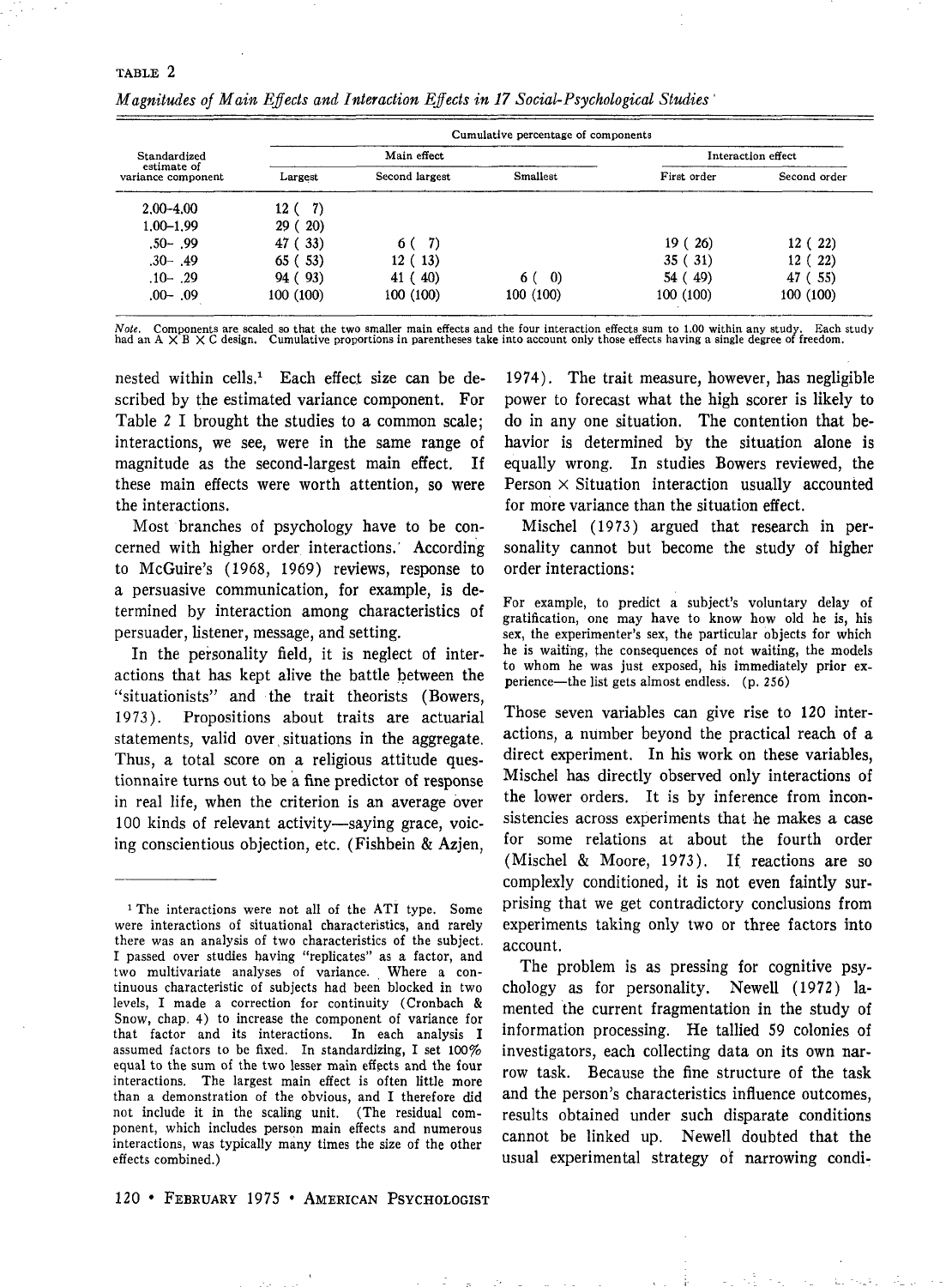tions, refining results, and looking for generalizations of limited range can generate adequate cognitive theory.

A laboratory generalization, once achieved, may not be a good first approximation to real-world relationships. Psychology has no regularity more venerable than that of E. H. Weber. A person's difference limen is smaller for stimuli of smaller magnitude—who could doubt it? Adelbert Ford and I were once engaged in training sonarmen to detect pitch differences, not in pure tones but in sea echoes. When the echo coming back, off a submarine becomes higher in pitch than the signal the sonar put into the water, the submarine has turned toward the sonar vessel. The sonarman of those days had to hear this Doppler effect promptly, so that his vessel could counteract the sub's maneuver. Somewhat casually, the Navy had chosen 800 cps as the frequency at which the sonarman heard the transmitted signal. It was fairly difficult to discriminate a IS-cycle difference between the echo and the transmission reverberating through the water; but IS cycles of Doppler was equivalent to one important knot of relative movement. Ford and I, invoking Weber, proposed that the Navy relocate the base frequency at SOO cycles. If the difference between 800 cps and 815 cps is near threshold, the SOO-S1S difference ought to be discriminated easily. To test the idea, we heterodyned sea reverberations and echoes down to the SOO-cycle base. But sonarmen did no better than on .an SOO-cycle series. Any improved ability to discriminate was masked by a systematic bias. The rumbling, SOO-cycle background somehow made it difficult for the men to concentrate on the difference itself, and they consistently reported "down Doppler" more often than "up Doppler." As responses at 800 cycles were free from this bias, the proposal was dropped.<sup>2</sup> I do not say that Weber's law was falsified when we took it to sea, but in the presence of the Frequency  $\times$  Tonal Quality interaction it no longer accounted for appreciable variance.

McKeachie (1974) made the same point in lamenting the undependability of the "laws of learning" when carried into the classroom. Many of the problems, he said, derive "from failure to

take account of important variables in natural educational settings" (p. 9). As one example he mentioned the emerging evidence that social class moderates instructional effects (see also Brophy & Evertson, 1973). It begins to appear that the lower-class child responds better (on the average) to didactic teaching, with explicit requirements and close-coupled rewards. Problem-oriented, egomotivated, supportive methods of teaching, which educational theorists have long been advocating, seem to benefit only a middle-class clientele.

Even the animal experimenter is not exempt from problems of interaction. (I am indebted to Neal Miller for the following example.) Investigators checking on how animals metabolize drugs found that results differed mysteriously from laboratory to laboratory. The most startling inconsistency of all occurred after a refurbishing of a National Institutes of Health (NIH) animal room brought in new cages and new supplies. Previously, a mouse would sleep for about 35 minutes after a standard injection of hexobarbital. In their new homes, the NIH mice came miraculously back to their feet just 16 minutes after receiving a shot of the drug. Detective work proved that red-cedar bedding made the difference, stepping up the activity of several enzymes that metabolize hexobarbital. Pine shavings had the same effect. When the softwood was replaced with birch or maple bedding like that originally used, drug response came back in line with previous experience (Vesell, 1967).

The aim of social and behavioral science, since Comte, has been to establish lawful relations comparable to those of the traditional natural sciences. The program has not been without success, else it would not have commanded loyalty for so long. We need to reflect on what it means to establish empirical generalizations in a world in which most effects are interactive (Campbell, 1973).

The experimenter studying the isolated organism has two things working for him in his quest for dependable effects. He arranges the conditions under which he observes to a far greater extent than the social scientist can. When he says that such-and-such a relation is true, "other things being equal," he is speaking from the experience of having made a lot of things equal. When pine versus hardwood interacts, he can get rid of the interaction; investigators of drug effects need only agree hereafter to bed animals down on maple shavings. The results will be specific to a world

<sup>&</sup>lt;sup>2</sup> We were not prepared to complicate the wartime training program by extra drills to remove systematic error. This might overcome the bias and enable the Weber effect to operate.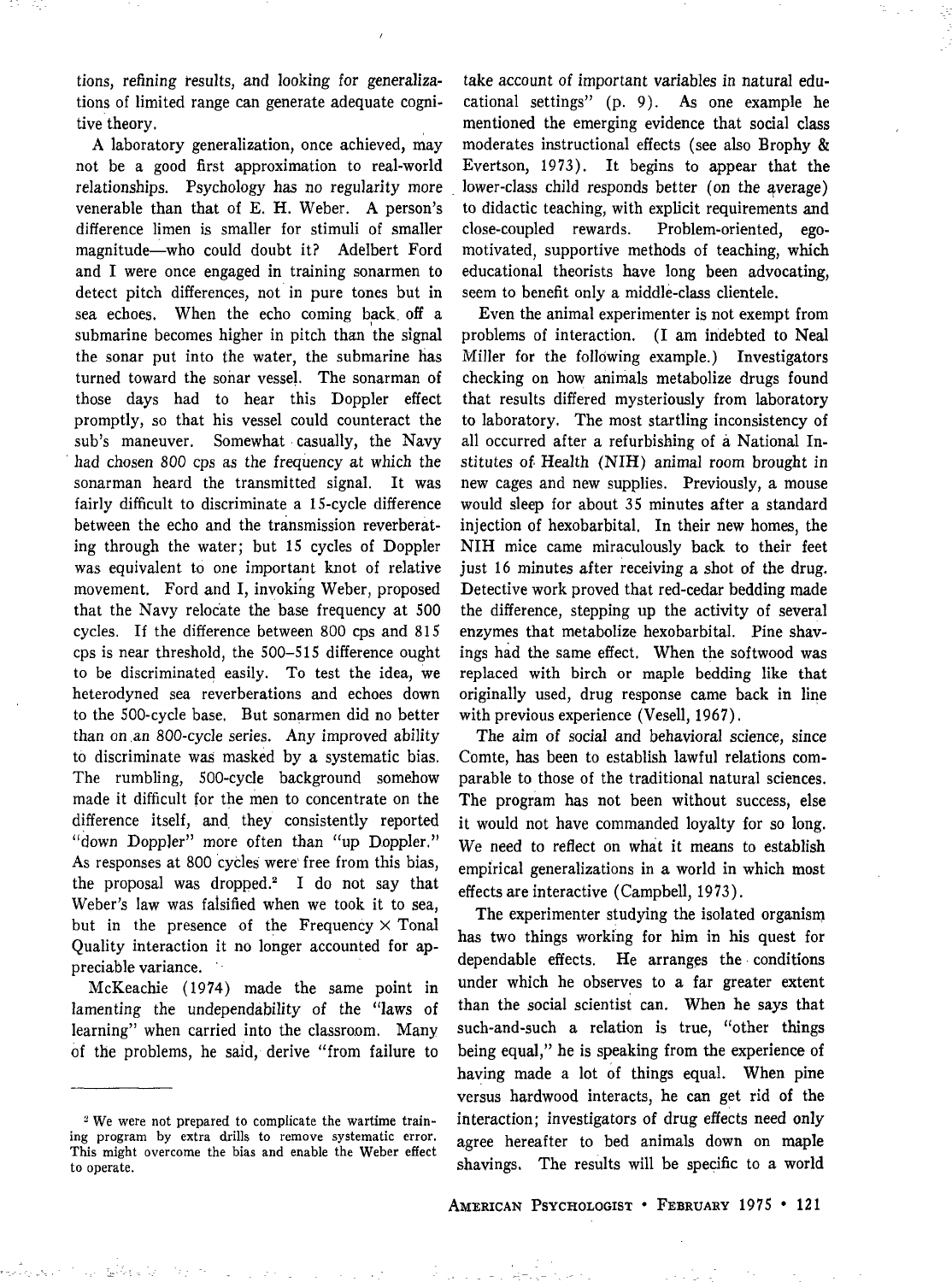of maple shavings, but they will be orderly. I shall argue later in this article for close observation of effects the hypothesis under test says nothing about. One of the strong points of the laboratory sciences is that investigators find out about these matters before they "run a study." They bring the subject into a somewhat standard condition, they fine-tune their apparatus, and they check out details of the stimulus—all this before any subjects are run for the record. In educational, social, and developmental experiments, I fear that the common practice is to allow one casual pilot run to make sure the procedures can be carried out at all, and then to move at once into a formal experiment in which only the variables that enter the hypothesis are observed.

The second asset of the animal experimenter is that the system he investigates can usually be isolated. Effects are rarely sensitive to what is happening outside the laboratory room. What happens to one animal is not usually allowed to influence the behavior of the others. But the human subject's reaction in the experiment is influenced by his past and recent experiences elsewhere, and by what he has heard about psychologists (Freedman, Cohen, & Hennessy, 1973; Gergen, 1973).

Some social scientists nowadays are eager to establish rigorous generalizations about social policy by conducting experiments in the field. We have already seen mammoth federal experiments on performance contracting in education, on alternative rules for making "negative income tax" payments, and on alternative practices in compensatory education. As these experiments have moved toward completion, their advocates have become increasingly pensive. Alice Rivlin, a leader among those advocates, has just reiterated her belief that formal social experiments are worth their cost. But she also (Rivlin, 1973) entertains the thought that their proper use is to compare alternative rules, rules so formal that the winning competitor can be embodied in an act of Congress and enforced uniformly over the nation. The welfare alternatives are of this sort. Rivlin doubts that gross experimental comparison can produce useful rules for schooling, where a treatment is multifaceted, cannot be standardized, and interacts with pupil background. Under these circumstances, the betweenschool variation in practices swamps out any generalized effect of the specified treatment variable.

## *The Times as a Source of Interactions*

Not even the income experiments establish a secure generalization. They tell us what rule produced the best results during the three tryout years. This is an observation about recent history, not an enduring conclusion. A decade from now, with changes in the economy, in social morale, in the family structure, and in aspirations, community attitudes will be different. The rules tested in 1970 might compare very differently if tested again in 1985. We tend to speak of a scientific conclusion as if it were eternal, but in every field empirical relations change (Gergen, 1973; Schlenker, 1974). It was once a sound generalization that DDT kills mosquitos, until the evolutionary mechanism acted rapidly to make mosquitos resistant to DDT. Further along the time scale, consider star maps for navigation. Those maps have not changed perceptibly during recorded history. And yet the stars are shifting in their courses, and it is only a matter of time—a lot of time—before the map changes beyond recognition. All that can be considered eternal is the laws. The gravitational "constant" will change from today's value, but we can assume that *s* will continue to equal  $\frac{1}{2}gt^2$ .

In psychology, Ghiselli (1974) suggested that even such a reliable finding as the superiority of distributed practice over massed practice may not remain valid from one generation to another. Similarly, J. W. Atkinson (1974) pointed out that when a substantial relation is found between personality variables, it describes only "the modal personality of a particular society at a particular time in history" (p. 408). He went on to say:

I believe that the early success of Lewin et al. (1944) in the study of level of aspiration can be attributed largely to the fact that their subject samples, drawn from in and around German, and later American universities in the decades prior to World War II, were homogeneously high in achievement and low in anxiety, (p. 409)

Of a piece with this observation is the recognition that the California F Scale is obsolescent (Ghiselli, 1974; Lake, Miles, & Earle, 1973). The 25-yearold research supporting its construct validity gives us little warrant for interpreting scores today because with new times the items carry new implications. Perhaps the best example of all is Bronfenbrenner's (1958) backward look at research comparing middle-class and lower-class parenting. Class differences observed in the 1950s were sometimes just the reverse of what had been observed in 1930.

Generalizations decay. At one time a conclusion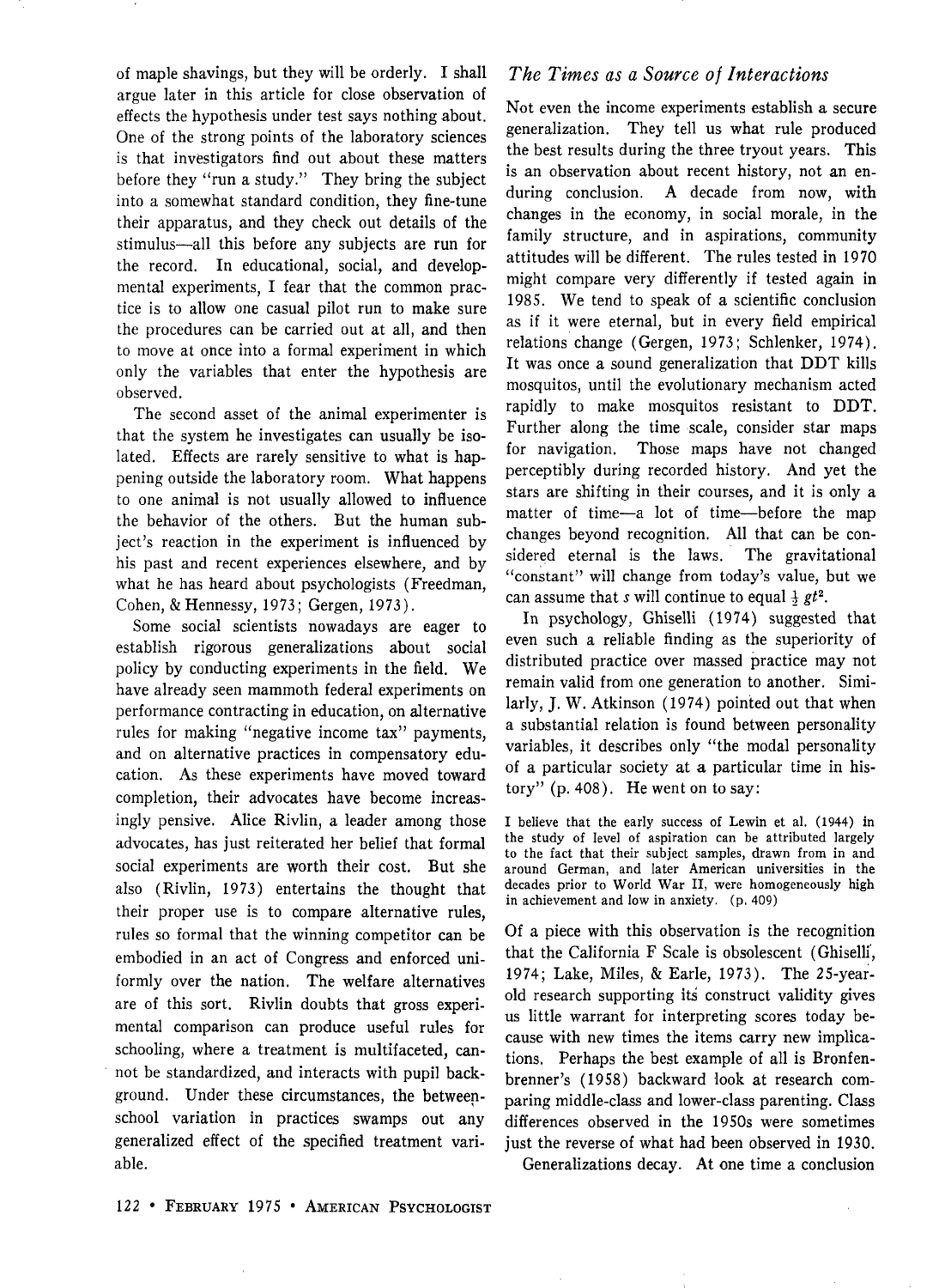describes the existing situation well, at a later time it accounts for rather little variance, and ultimately it is valid only as history. The half-life of an empirical proposition may be great or small. The more open a system, the shorter the half-life of relations within it are likely to be.

This puts construct validation (Cronbach, 1971; Cronbach & Meehl, *1955)* in a new light. Because Meehl and I were importing into psychology a rationale developed out of physical science, we spoke as if a fixed reality is to be accounted for. Events are accounted for—and predicted—by a network of propositions connecting abstract constructs. The network is patiently revised until it gives a good account of the original data, and of new data as they come in. Propositions describing atoms and electrons have a long half-life, and the physical theorist can regard the processes in his world as steady. Rarely is a social or behavioral phenomenon isolated enough to have this steadyprocess property. Hence the explanations we live by will perhaps always remain partial, and distant from real events (Scriven, *1956,* 19S9b), and rather short lived. The atheoretical regularities of the actuary are even more time bound. An actuarial table describing human affairs changes from science into history before it can be set in type.

Our troubles do not arise because human events are in principle unlawful; man and his creations *are* part of the natural world. The trouble, as I see it, is that we cannot store up generalizations and constructs for ultimate assembly into a network. It is as if we needed a gross of dry cells to power an engine and could only make one a month. The energy would leak out of the first cells before we had half the battery completed. So it is with the potency of our generalizations. If the effect of a treatment changes over a few decades, that inconsistency is an effect, a Treatment  $\times$  Decade interaction that must itself be regulated by whatever laws there be. Such interactions frustrate any would-be theorist who mixes data from several decades indiscriminately into the phenomenal picture he tries to explain.

The obvious example of success in coming to explanatory grips with interactions involving time is evolutionary theory in biology (Scriven, 19S9a). Darwin considered observations on species against the background of ecologies and viewed his data in Galapagos as only the latest snapshot of an everchanging ecology. The positivistic'strategy of fixing conditions in order to reach strong generaliza-

tions (Allport, 1964, p. 550) fits with the concept that processes are steady and can be fragmented into nearly independent systems. Psychologists toward the physiological end of our investigative range probably can live with that as their principal strategy. Those of us toward the social end of the range cannot.

# *Interpretation in Context, Contrasted with Generalization*

Social science has been dedicated to formal testing of nomothetic propositions. Given the difficulties interactions create for social science, what might a better strategy be? This has recently been discussed by Gergen (1973),<sup>3</sup> Glass (1972), Newell (1972), McGuire (1973), Snow (1974), and Campbell (in press); all of them, in one way or another, propose to break away from the preoccupation with fixed-condition experiments that seek generalizations.

I endorse many points of these several authors that I lack time to echo here. My only major divergence is that most of the others expect more progress toward enduring theoretical structures than I do. Advocates of "theory" mean many things. I am as prepared as anyone to endorse,the value of such model building as we see McGuire or Jack Atkinson doing. But I cannot go so far as Suppes (1974), who exhorted us that theorizing is our principal duty and that in the fullness of time our successors will erect "theoretical palaces." Suppes and I both subscribe to the position that our abstract concepts perform a great service in altering the prevailing view of man (Cronbach & Suppes, 1969, pp. 122-134; cf. Gergen, 1973, on "sensitization"). But a point of view is not a theory, capable of sharp predictions to new conditions.

The experimental strategy dominant in psychology since 1950 has only limited ability to detect interactions. Typically, the investigator delimits the range of situations considered in his research program by fixing many aspects of the conditions under which the subject is observed. The interactions of any fixed aspect are thereby concealed, being pulled into the main effect or into the interactions of other variables. The concealed interaction may even wipe out a real main effect of the

<sup>3</sup> Note Schlenker's (1974) dissent, especially on points on which I echo Gergen.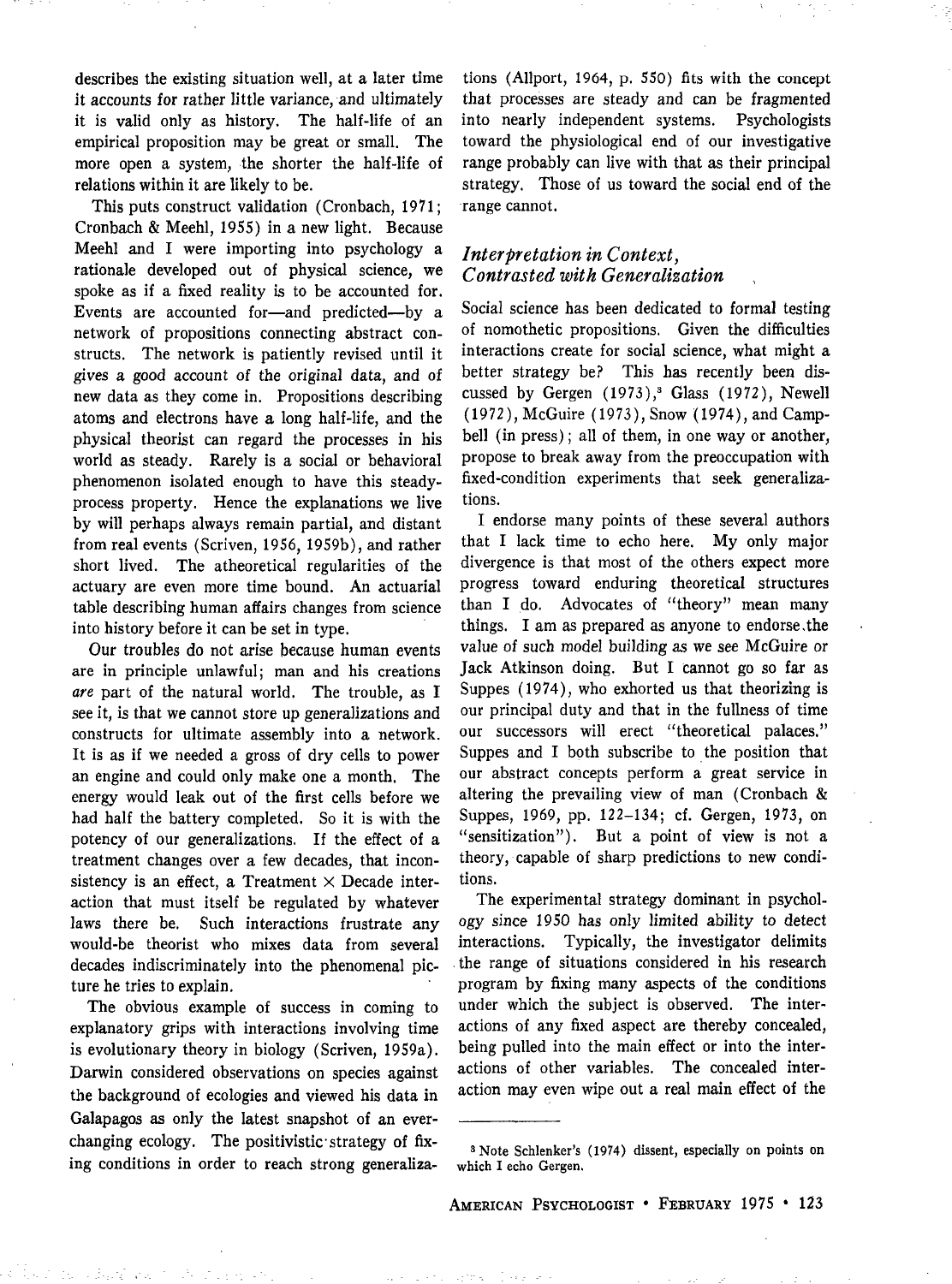variable that chiefly concerns the investigator. It makes sense for drug investigators to standardize on softwood bedding, since bedding is a variable outside the system they wish to understand. (But even they had to first establish that softwood was preferable to hardwood for their purposes.) When the system of interest cannot be constrained to fit a limited model, the function of research in highly standardized conditions is primarily to identify pertinent variables and to suggest possible mechanisms to study in more natural situations. Dick Atkinson has demonstrated how laboratory work on learning can suggest profitable lines for investigation in a case study of instruction (R. Atkinson, 1974; R. Atkinson & Paulson, 1972).

The investigator who employs a factorial design can detect some interactions of those conditions he allows to vary, but sizable interactions are likely to be suppressed, just because any interaction that does not produce a significant *F* ratio is treated as nonexistent. Unfortunately, enormous volumes of data are required to pin down higher interactions as significant, unless one is guided by strong prior knowledge. When the facets of the design have more than two levels, the sample size required for establishing complex interactions, at least in instructional research, becomes prohibitive (Cronbach & Snow, in press, chap. 4).

The time has come to exorcise the null hypothesis. We cannot afford to pour costly data down the drain whenever effects present in the sample "fail to reach significance." Originally, the psychologist saw his role as the scientific observation of human behavior. When hypothesis testing became paramount, observation was neglected, and even actively discouraged by editorial policies of journals. Some authors now report nothing save *F* ratios. Hereafter, let us see estimates of variance components and raw-score regression coefficients instead. Confidence intervals will serve adequately to keep us cautious. Let the author file descriptive information, at least in an archive, instead of reporting only those selected differences and correlations that are nominally "greater than chance." Descriptions encourage us to think constructively about results from quasi-replications, whereas the dichotomy significant/nonsignificant implies only a hopeless inconsistency.

The canon of parsimony, misinterpreted, has led us into the habit of accepting Type II errors at every turn, for the sake of holding Type I errors in check. There *are* more things in heaven and earth than are dreamt of in our hypotheses, and our observations should be open to them (Cronbach, 1954). From Occam to Lloyd Morgan, the canon has referred to parsimony in theorizing, not in observing. The theorist performs a dramatist's function; if a plot with a few characters will tell the story, it is more satisfying than one with a crowded stage. But the observer should be a journalist, not a dramatist. To suppress a variation that might not recur is bad observing.

Correlational research is distinguished from manipulative research in that it accepts the natural range of variables, instead of shaping conditions to represent a hypothesis. By sampling from a population of persons, or from a domain of situations in the Brunswikian sense, one puts himself in a somewhat better position to generalize. Majasan's parallel inquiries in 12 classrooms formed a correlational study of representative instructors and teaching conditions. Representative design gives us more information about instruction, but it does not carry us far in the study of interactions. It is rarely practical to obtain information in a large number of situations. And the statistical estimates typically describe the gross aggregation of conditions instead of pinning down just what joint action of situational variables produces a particular effect.

In the investigation of complex practical and social phenomena, I am sure we will continue to employ manipulative experiments and to test hypotheses stated in advance about the fixed conditions. I am sure we can make better use of Brunswikian correlational analysis. But I believe that in past research the psychologist has been too willing to stop as soon as he has calculated the statistics stating the strength of the relationships he specified a priori. The experimenter or the correlational researcher can and should look within his data for local effects arising from uncontrolled conditions and intermediate responses (Edwards & Cronbach, 1952). He can do so, of course, only if he collected adequate protocols from the start.

Instead of making generalization the ruling consideration in our research, I suggest that we reverse our priorities. An observer collecting data in one particular situation is in a position to appraise a practice or proposition in that setting, observing effects in context. In trying to describe and account for what happened, he will give attention to whatever variables were controlled, but he will give equally careful attention to uncontrolled conditions, to personal characteristics, and to events that oc-

经紧张率 化三乙酸乙酸乙酸铵

124 • FEBRUARY 1975 • AMERICAN PSYCHOLOGIST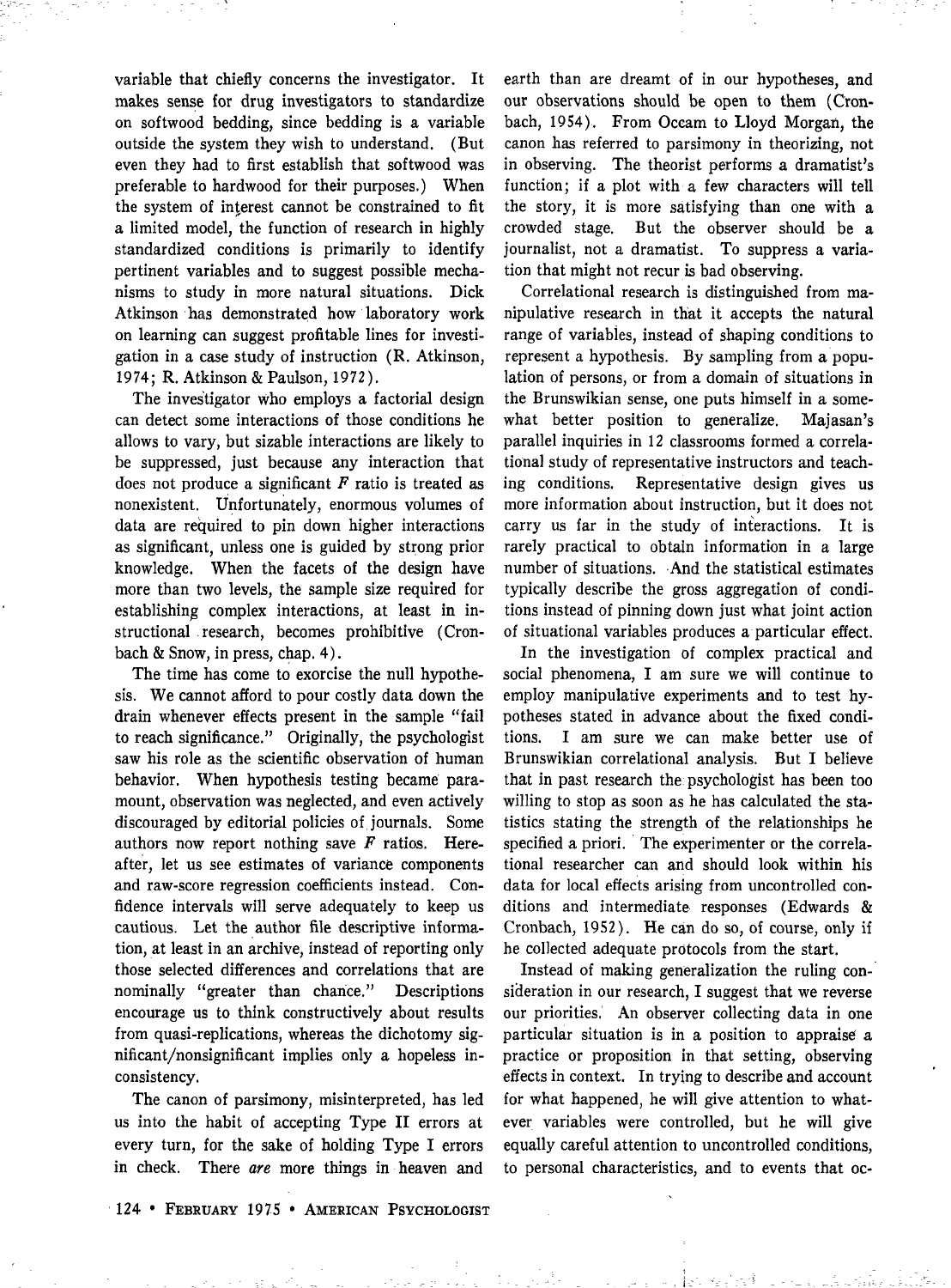curred during treatment and measurement. As he goes from situation to situation, his first task is to describe and interpret the effect anew in each locale, perhaps taking into account factors unique to that locale of series of events (cf. Geertz, 1973, chap. 1, on "thick description"). As results accumulate, a person who seeks understanding will do his best to-trace how the uncontrolled factors could have caused local departures from the modal effect. That is, generalization comes late, and the exception is taken as seriously as the rule,

Majasan reached a fine statistical generalization, but he had no way to go behind his pretest and posttest to learn what mediated the effect. To carry the work further. Katharine Baker at Stanford has gathered dissertation data on a wide range of variables. She replicated the Majasan procedure (in a smaller number of classes), adding classroom observations, and collected information on course content and assignments. Whatever regressions appear in her several classes, it is my hope that her data will enable her to give a plausible account of the mediating events that generated them.

When we give proper weight to local conditions, any generalization is a working hypothesis, not a conclusion. The personnel tester, for example, long ago discovered the hazard in generalizing about predictive validity, because test validity varies with the labor pool, the conditions of the job, and the criterion. To select salesmen using a test found valid in *other* firms is indefensible in the absence of solid knowledge about how aptitudes interact with the parameters along which sales jobs vary. Hence, personnel testers are taught to collect local data before putting a selection scheme into operation, and periodically thereafter. Likewise, positive results obtained with a new procedure for early education in one community warrant another community trying it. But instead of trusting that those results generalize, the next community needs its own local evaluation.

These examples are from applied work, but the same style can be used when one's motives are pure. Mischel's (1974; Mischel & Moore, 1973) work on delay of gratification shows how generalized thinking can be enriched by local observation. He considered data from Trinidad or Uganda or the United States against the community background. He found out what his subjects were saying to themselves during the delay interval and used that to explain their scores. He varied his procedures and used the inconsistencies from experiment to experiment to make the case for specific interactions,

The two scientific disciplines, experimental control and systematic correlation, answer formal questions stated in advance. Intensive local observation goes beyond discipline to an open-eyed, openminded appreciation of the surprises nature deposits in the investigative net. This kind of interpretation is historical more than scientific. I suspect that if the psychologist were to read more widely in history, ethnology, and the centuries of humanistic writings on man and society, he would be better prepared for this part of his work.

## *Realizable Aspirations for Social Inquiry*

Social scientists generally, and psychologists in particular, have modeled their work on physical science, aspiring to amass empirical generalizations, to restructure them into more general laws, and to weld scattered laws into coherent theory. That lofty aspiration is far from realization. A nomothetic theory would ideally tell us the necessary and sufficient conditions for a particular result. Supplied the situational parameters A, B, and C, a theory would forecast outcome Y with a modest margin of error. But parameters D, E, F, and so on, also influence results, and hence a prediction from A, B, and C alone cannot be strong when D, E, and F vary freely. Theorists are reminded from time to time that the person who states a principle must also state the boundary conditions that limit its application. The psychologist can describe the conditions under which his generalizations have held, or the domain of which they provide an actuarial summary. He cannot often state the boundaries defining how far they will hold (Donagan, 1962). How could Weber, or anyone down to 1940, have told us whether the pitch "law" would apply to sonar echoes? No one had heard such echoes until the sonar apparatus itself was invented, and there was no reason for theorists to consider in advance the variables characteristic of the sonar reverberation.

The forecast of Y from A, B, and C will be valid enough, if conditions D, E, F, etc., are held constant in establishing and in applying the law. It will be actuarially valid, valid on the average, if it was established in a representative sample from a universe of situations, as long as the universe remains constant. When the universe changes, we have to go beyond our actuarial rule. As Meehl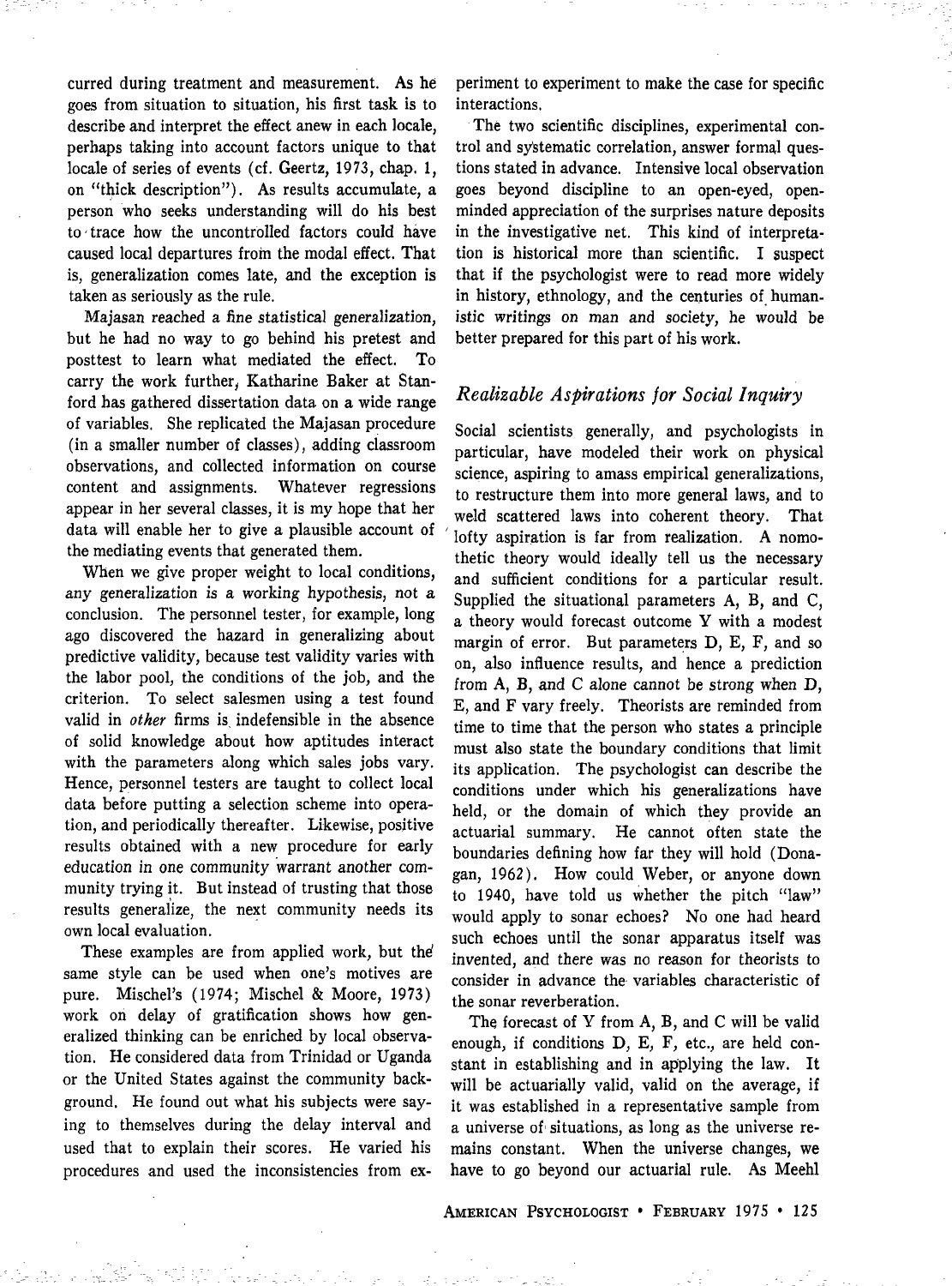(1957) has said, when we step outside the range of our experience, we have to use our heads.

Though enduring systematic theories about man in society are not likely to be achieved, systematic inquiry can realistically hope to make two contributions. One reasonable aspiration is to assess local events accurately, to improve short-run control (Glass, 1972). The other reasonable aspiration is to develop explanatory concepts, concepts that will help people use their heads.

Short-run empiricism takes soundings as one proceeds into unfamiliar waters. Only by testing pitch discrimination on sea echoes could Ford and I learn that a SOO-cycle- base has no advantage. Any evaluator is engaged in monitoring an operation in context. Though from persistent work in many contexts he may reach an actuarial generalization of some power, this will rarely be a basis for direct control of any single operation, Given Domino's (1971) impressive generalization, a college counselor might classify instructors as pressing for conformity or individuality, and might then advise the high-Ac student as to which course section to enroll in. But the generalization gives no guarantee of his individual success because it ignores additional variables such as those of Majasan. Hence the Domino interaction ought not to control irreversible assignments; rather, it offers the student a hypothesis about choice of section, one that he can confirm or reverse after he is two weeks into the term. Short-run empiricism is "response sensitive" (R. Atkinson & Paulson, 1971); one monitors responses to the treatment and adjusts it, instead of prescribing a fixed treatment on the basis of a generalization from prior experience with other persons or in other locales.

In order to give a wide reach to our explanations, we make experience cumulative by abstracting from it. The explanatory constructs that we find fruitful combine into a view of man, his institutions, and his behavior. The informed public projects each new circumstance against that background, and so is able to react more intelligently. As time passes, the prevailing view will not necessarily progress from hazy vision to crude sketch to articulate blueprint. A general statement can be highly accurate only if it specifies interactive effects that it takes a large amount of data to pin down. Some effects in the network will change in form, in a span of one or two generations, even before enough qualifying clauses have been added to describe the effect accurately. Though our sketch of man may become more elaborate, it will remain a sketch.

Social scientists are rightly proud of the discipline we draw from the natural-science side of our ancestry. Scientific discipline is what we uniquely add to the time-honored ways of studying man. Too narrow an identification with science, however, has fixed our eyes upon an inappropriate goal. The goal of our work, I have argued here, is not to amass generalizations atop which a theoretical tower can someday be erected (cf. Scriven, 19S9b, p. 471). The special task of the social scientist in each generation is to pin down the contemporary facts. Beyond that, he shares with the humanistic scholar and the artist in the effort to gain insight into contemporary relationships, and to realign the culture's view of man with present realities. To know man as he is is no mean aspiration.

#### REFERENCES

- Allport, G. W. *Pattern and growth in personality.* New York: Holt, Rinehart & Winston, 1964.
- Atkinson, J. W. Motivational determinants of intellective performance and cumulative achievement. In J. W. Atkinson & J. O. Raynor (Eds.), *Motivation and achievement.* Washington, D.C.: Winston, 1974.
- Atkinson, R. C. Teaching children to read using a computer. *American Psychologist,* 1974, *29,* 169-178.
- Atkinson, R. C., & Paulson, J. A. An approach to the psychology of instruction. *Psychological Bulletin,* 1972, *78,* 49-61.
- Bowers, K. S. Situationism in psychology: An analysis and a critique. *Psychological Review,* 1973, *80,* 307-336.
- Bronfenbrenner, U. Socialization and social class through time and space. In E. E. Maccoby, T. M. Newcomb, & E. L. Hartley (Eds.), *Readings in social psychology* (3rd ed). New York: Holt, Rinehart & Winston, 19S8.
- Brophy, J. E., & Evertson, C. M. *Low-inference observational coding measures and teacher effectiveness.* Austin: University of Texas, 1973. (ERIC Document Reproduction Service No. ED 077879)
- Campbell, D. T. The social scientist as methodological servant of the experimenting society. *Policy Studies Journal,* 1973, *2,* 72-7S.
- Campbell, D. T. Qualitative knowing in action research. *Journal of Social Issues,* in press.
- Cronbach, L. J. Report on a psychometric mission to Clinicia. *Psychometrika,* 1954, *19,* 263-270.
- Cronbach, L. J. The two disciplines of scientific psychology. *American Psychologist,* 19S7, *12,* 671-684.
- Cronbach, L. J. Test validation. In R. L. Thorndike (Ed.), *Educational measurement.* Washington, D.C.: American Council on Education, 1971.
- Cronbach, L. J., & Gleser, G. C. *Psychological tests and personnel decisions.* Urbana: University of Illinois Press, 19S7.
- Cronbach, L. J., & Meehl, P. E. Construct validation in psychological tests. *Psychological Bulletin, 1955, 52,* 281-302.